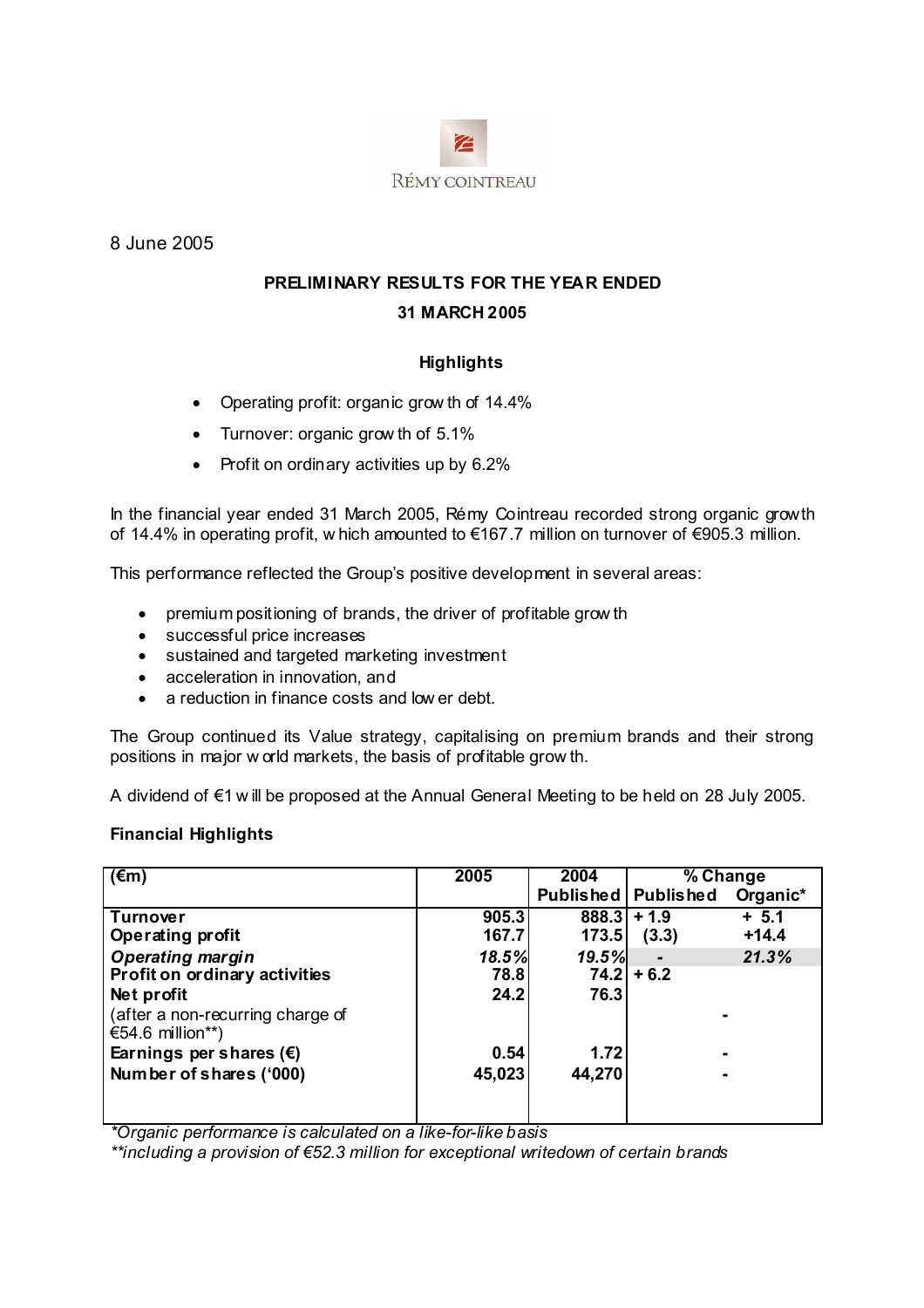The **operating margin** was 18.5% (21.3% excluding the currency impact). This reflected the impact of the profitability improvement measures taken by the Group, w ith higher prices and the development of superior qualities. Marketing investment w as sustained during the year; it was increased for the major brands and stable overall.

| $\overline{(\epsilon m)}$      | 2005   | Margin | 2004   | Organic  |
|--------------------------------|--------|--------|--------|----------|
|                                |        | %      |        | growth % |
| Cognac                         | 99.5   | 31.2   | 114.3  | $+10.3$  |
| Liqueurs                       | 51.5   | 31.9   | 49.4   | $+12.8$  |
| <b>Spirits</b>                 | 56.0   | 30.0   | 53.8   | $+3.3$   |
| Champagne                      | 15.9   | 12.3   | 15.3   | $+16.3$  |
| Third party products           | 16.8   | 15.4   | 15.4   | $+13.0$  |
| <b>Total</b>                   | 239.7  | 26.5   | 248.20 | $+9.8$   |
|                                |        |        |        |          |
| Central and distribution costs | (72.0) | -      | (74.7) |          |
| Operating profit               | 167.7  | 18.5   | 173.5  | $+14.4$  |

## **Divisional operating profit:**

## **Cognac**

The Rémy Martin brand grew by 6%, confirming its leading position in superior qualities, w ith remarkable grow th in the US and China. Cognac retained a solid operating margin of 31.2% after taking into account a negative currency effect of €26.6 million and increased marketing investment. Operating profit w as €99.5 million delivering organic grow th of 10.3%.

## **Liqueurs**

Driven by the good performance of Cointreau in the US, Passoa in France and the Bols liqueurs in Asia, notably Japan, the operating profit w as €51.5 million, representing organic grow th of 12.8%. Operating margin increased to 31.9%

## **Spirits**

Strong grow th by Metaxa in Central Europe, solid development of Mount Gay Rum in the US and the Caribbean and very satisfactory growth rates in their sales area. As a result, operating profit w as €56 million, a 3.3% increase w ith the operating margin up slightly to 30%.

## **Champagne**

Champagne sales held up w ell w ith a very favourable product/market mix. Total priority w as given to the tw o premium brands Piper-Heidsieck and Charles Heidsieck. With operating profit of €15.9 million, a 3.9% increase (16.3% organic), Champagne delivered stable operating margin of 12.3%, against a background of high marketing investment.